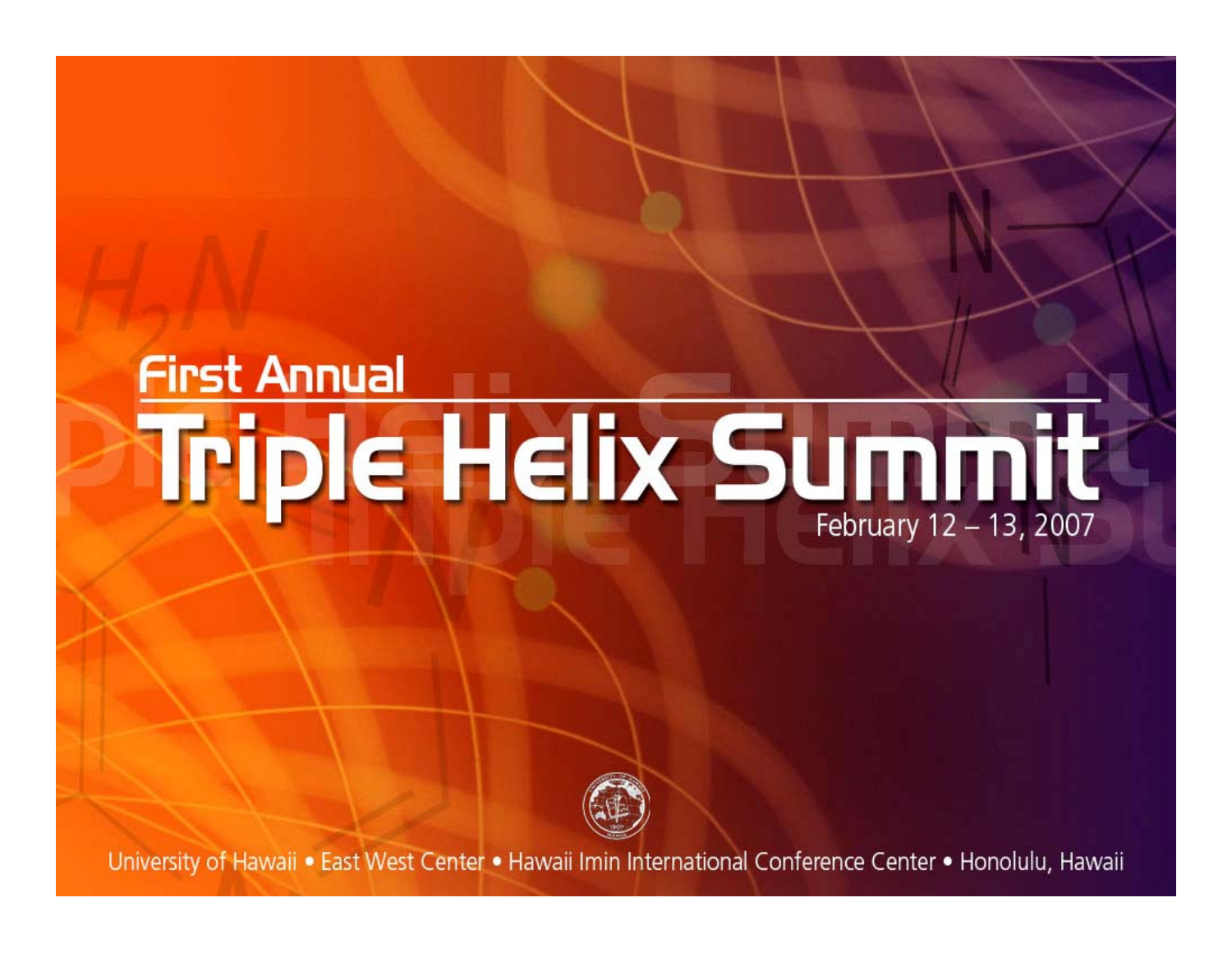# **The Facilitation Tango**

#### Jonathan Rosen, PhD

Executive Director ITEC BU School of Management and CIMIT Senior Advisor

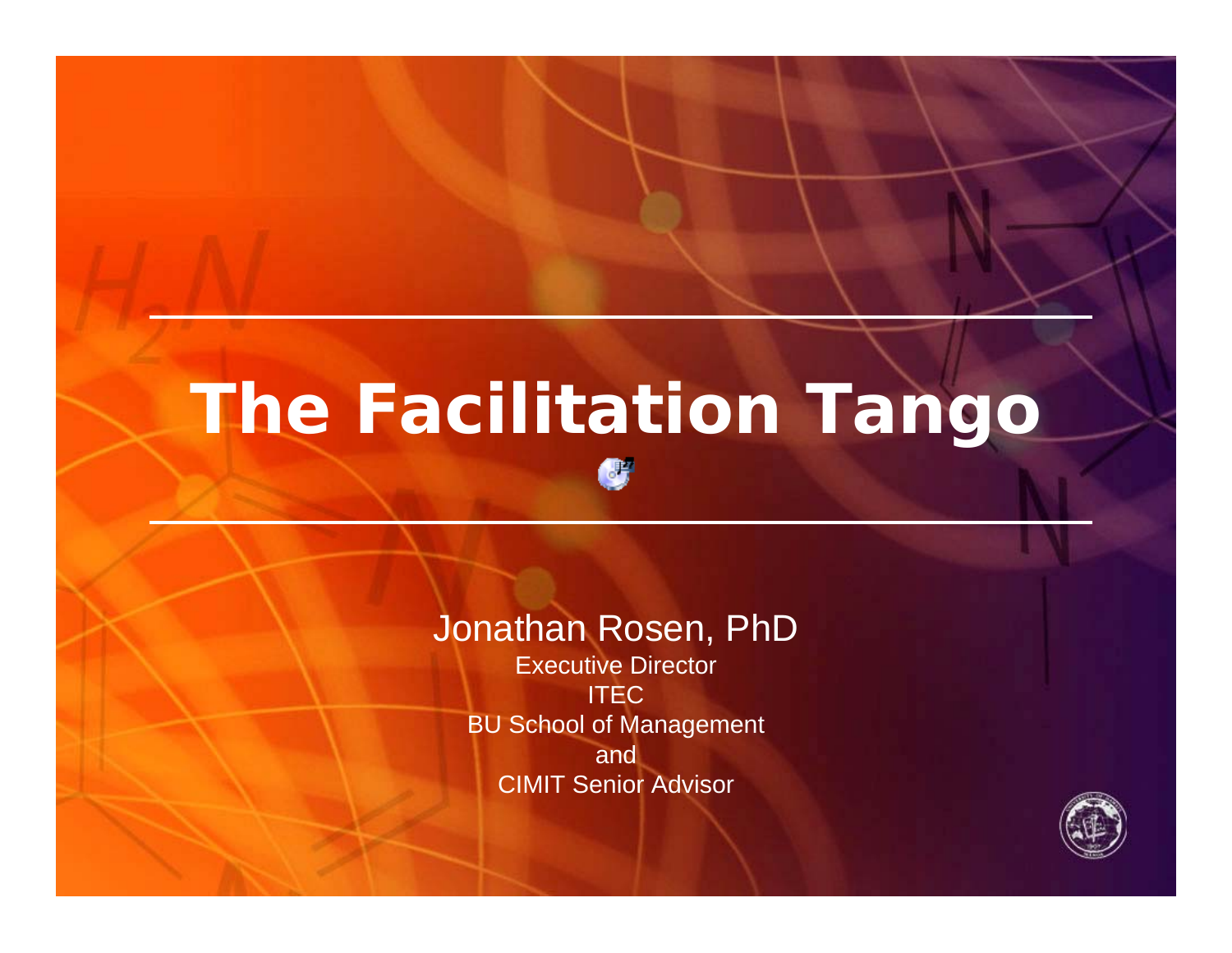#### **We're from CIMIT… and we're here to help!**



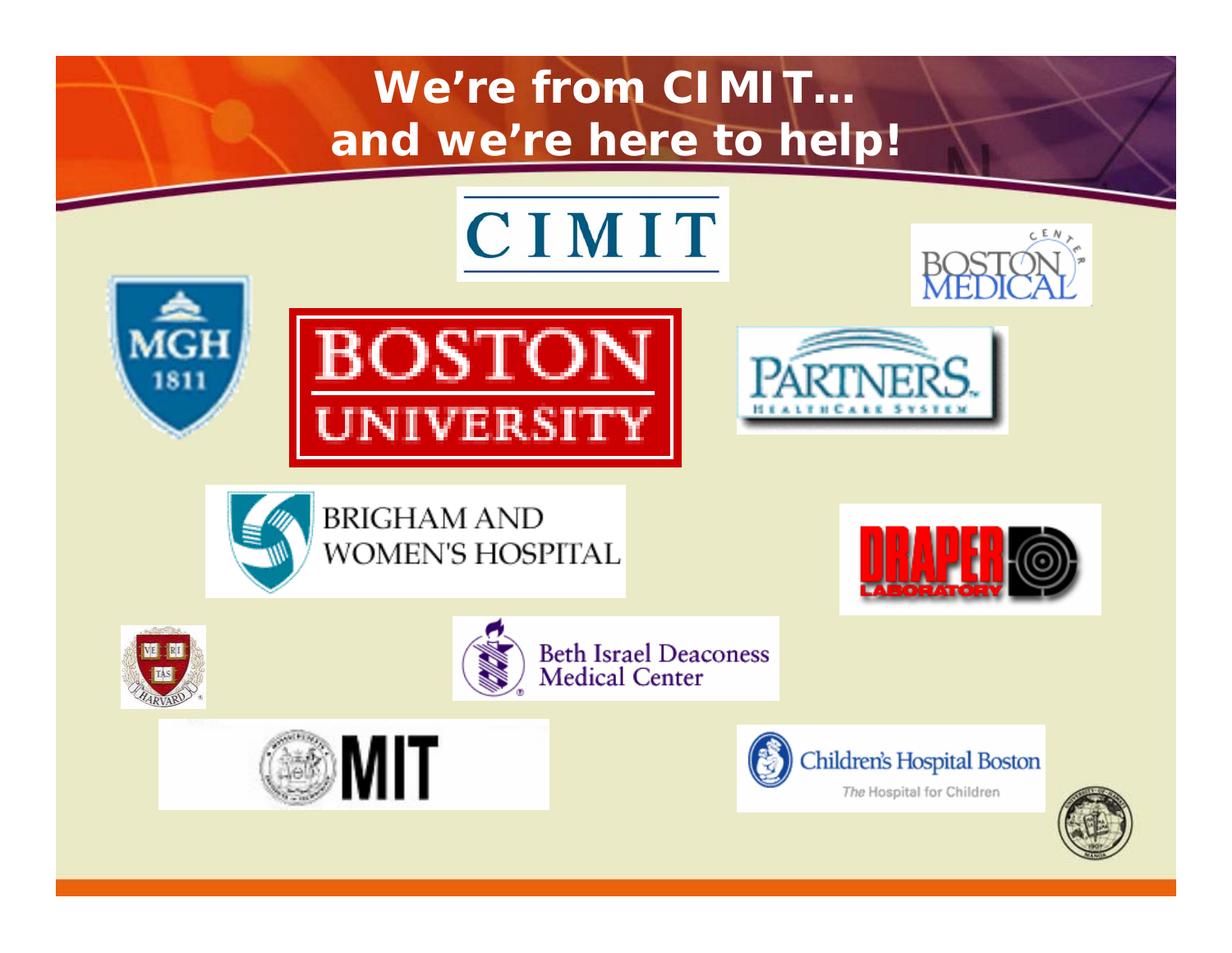#### When facilitation works...it works!

"Instead of waiting for patients to die, we decided to build organs."

JOSEPH VACANTI, MD



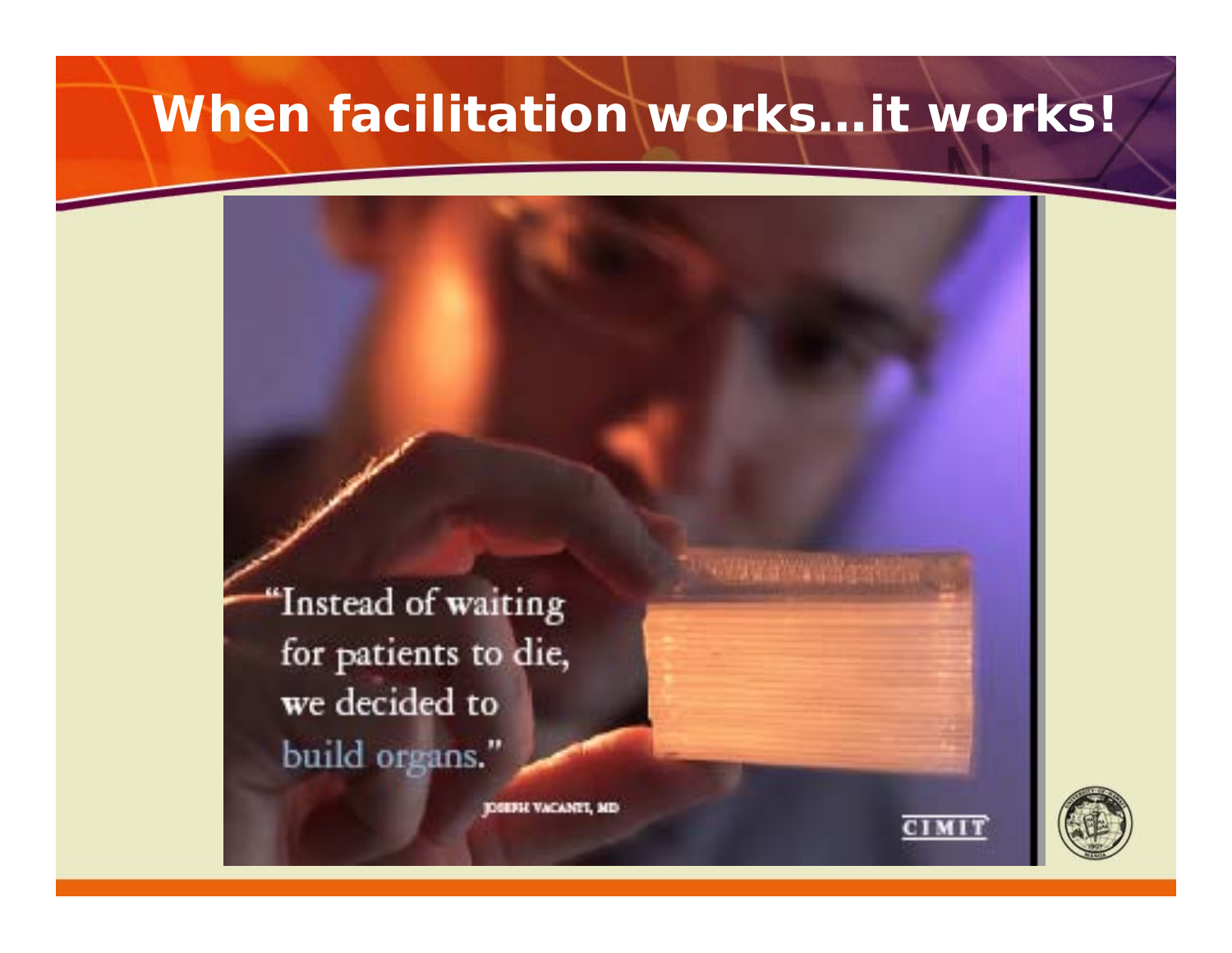## **Sometimes…brilliantly!**

"I worry a lot about my patients. We've got to be able to do something better for these kids, and for patients everywhere.

**J.W. Harrison M.D.** 

MARTHA MEANEY MUREAV, MD



стміт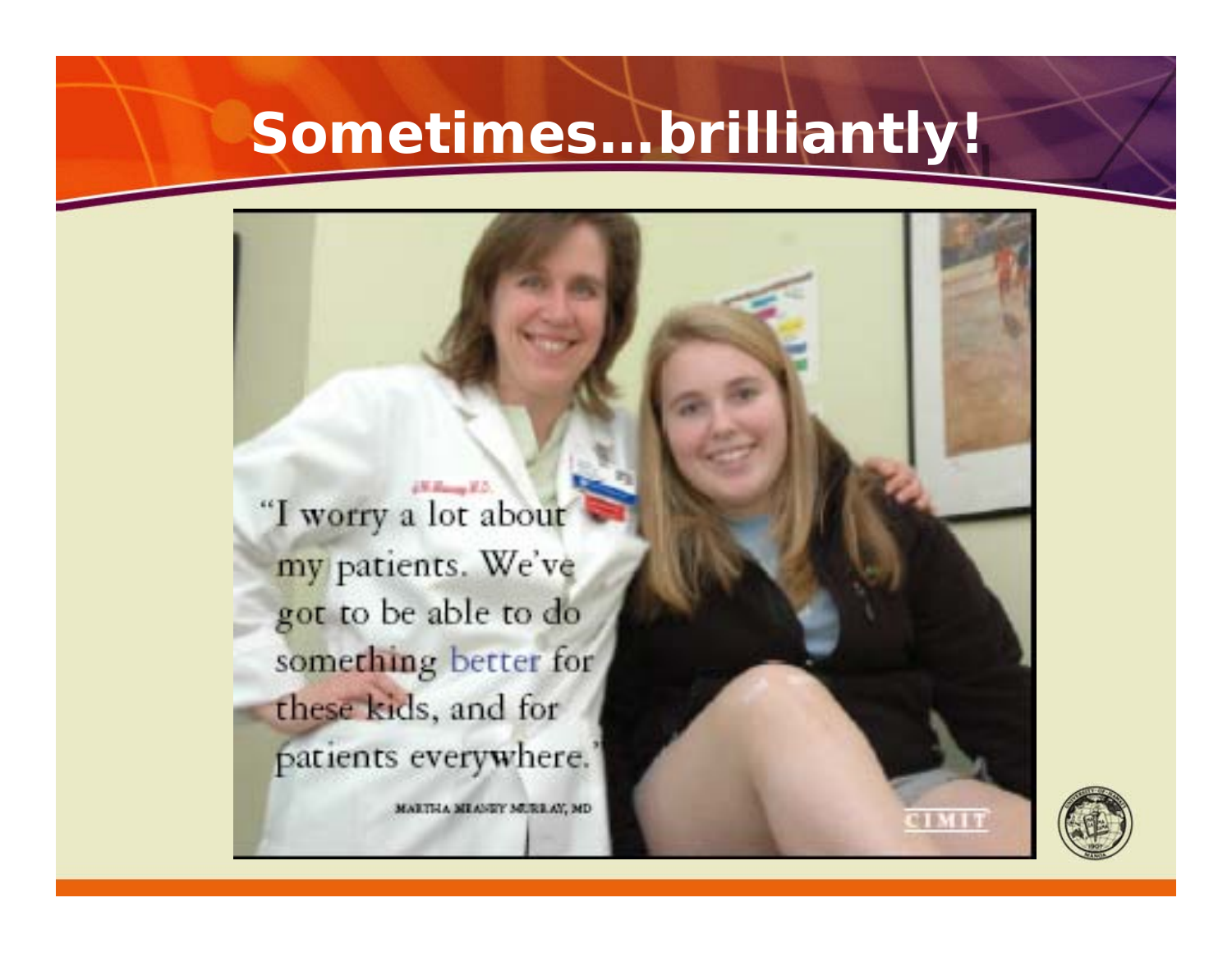### **Implementation**



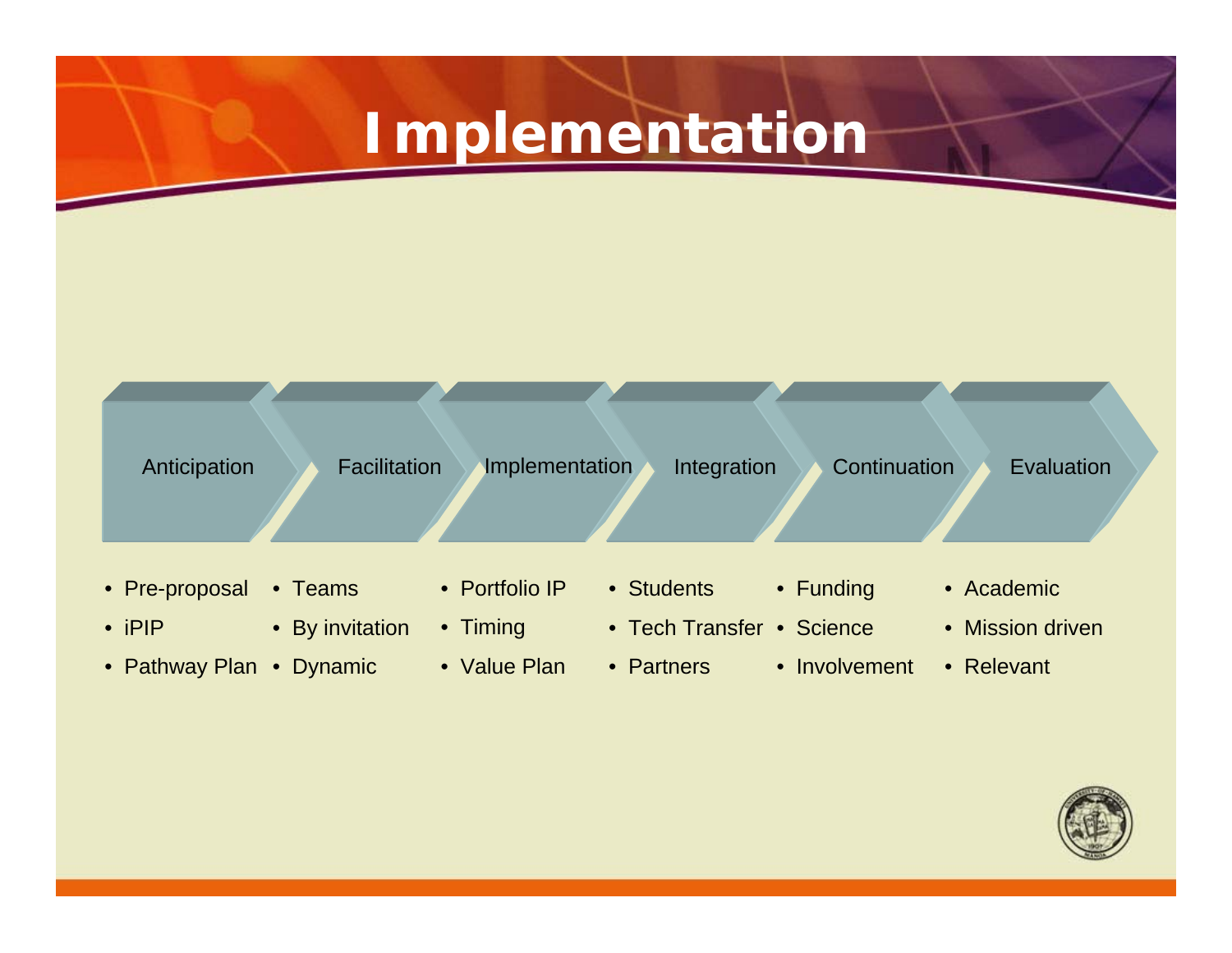# **Implementation** *Science*



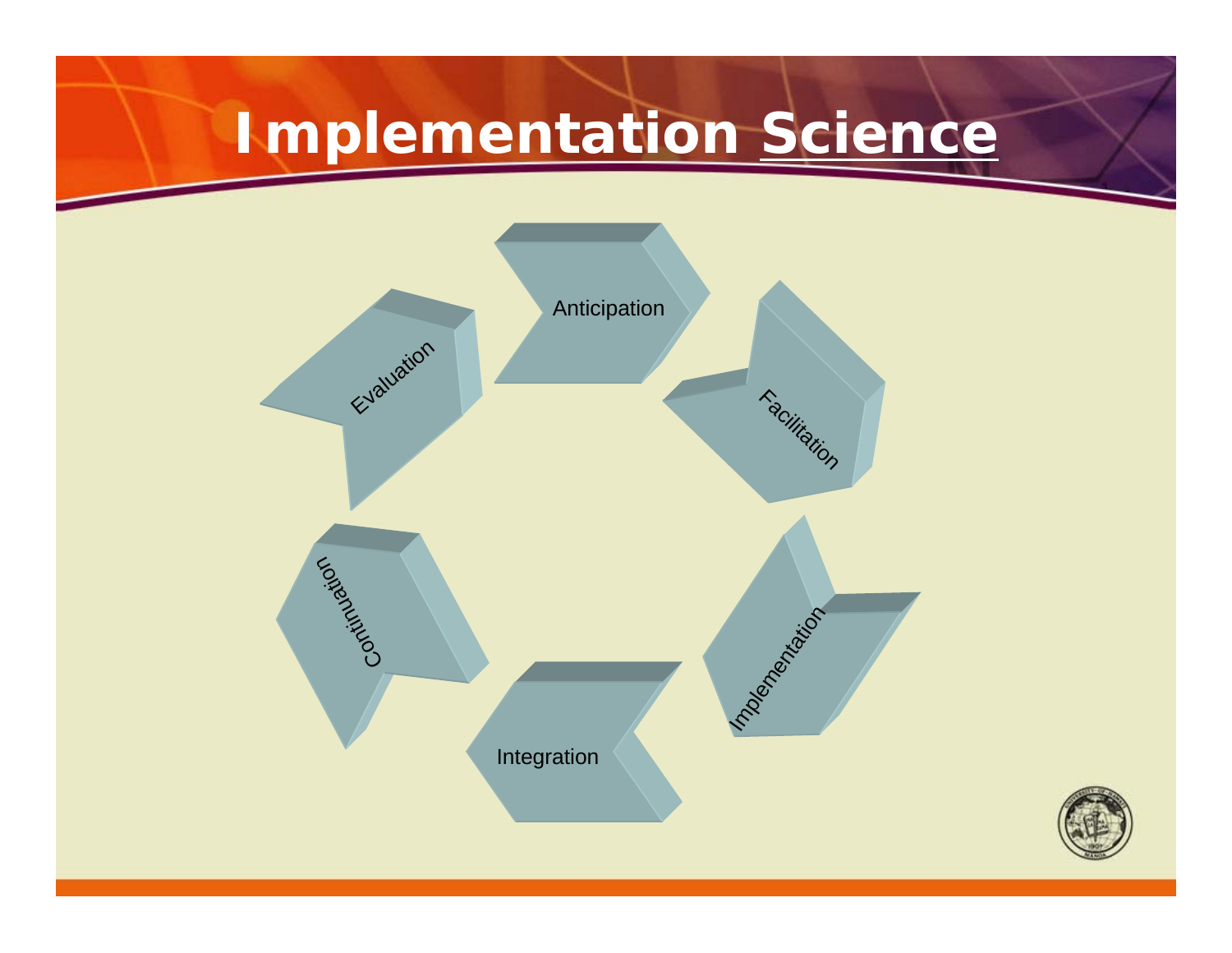#### **Institute for Technology Entrepreneurship and Commercialization**



- Based in the Boston University School of Management
- Serving the university, the community, and beyond
- Focus on health, clean, and information technologies
- Innovative business models for emerging global markets
- Educational and training opportunities at every stage of the translational research process
- Leadership programs for corporate and social ventures
- Continuing facilitation for sustainable growth

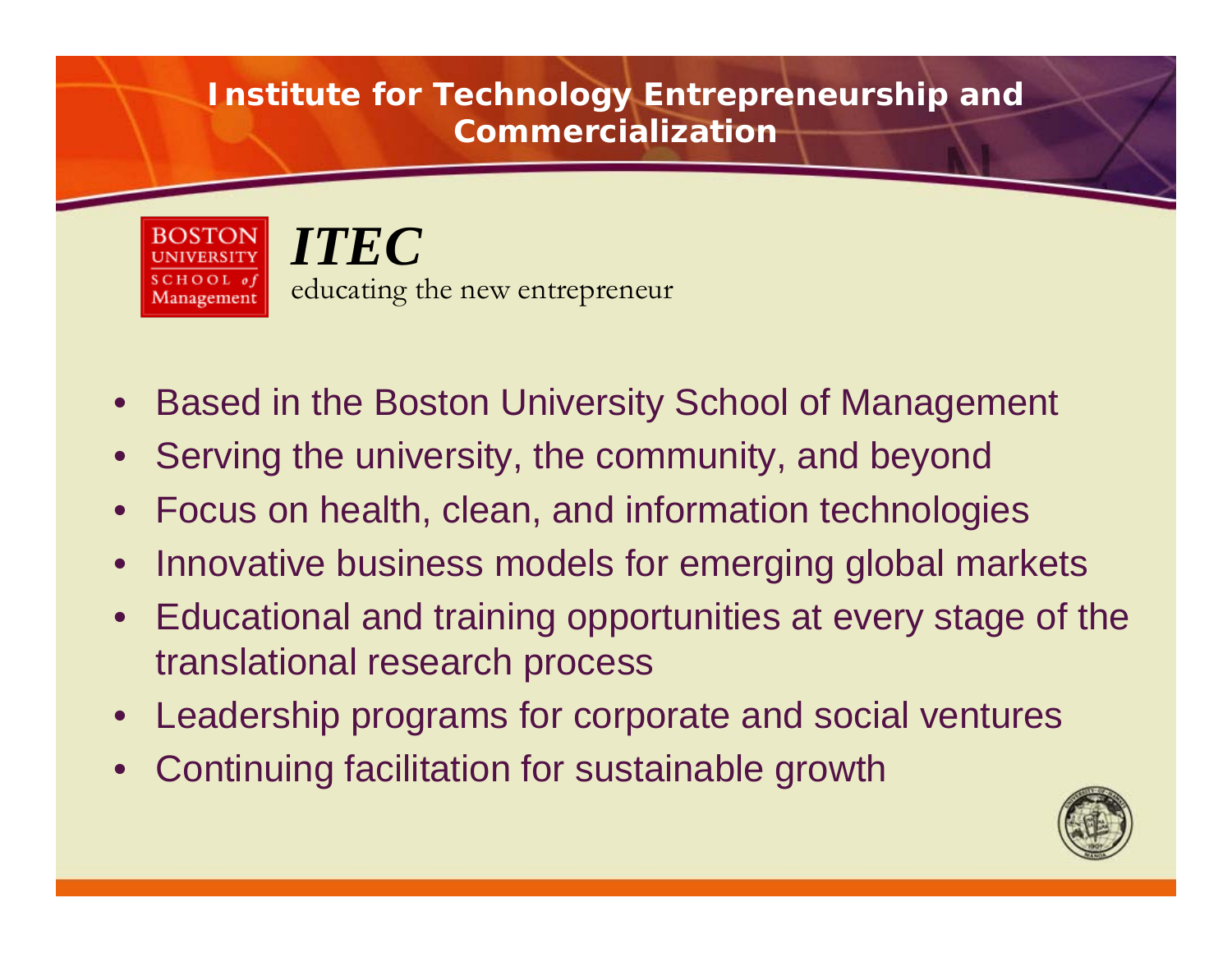### **But be careful what you wish for!**

- Most Tech Transfer focuses only on faculty
- Incentives to move from basic to applied research
- Drift from academic and non-profit missions
- Metrics drive the system towards risk aversion
- Minimum 'bets' replace sustained support
- In-house funds push for pre-mature ventures
- Retained IP assignment favors rights recovery
- IP cost recovery can trump value creation
- $\bullet$ • ….the *Facilitation Tango*!